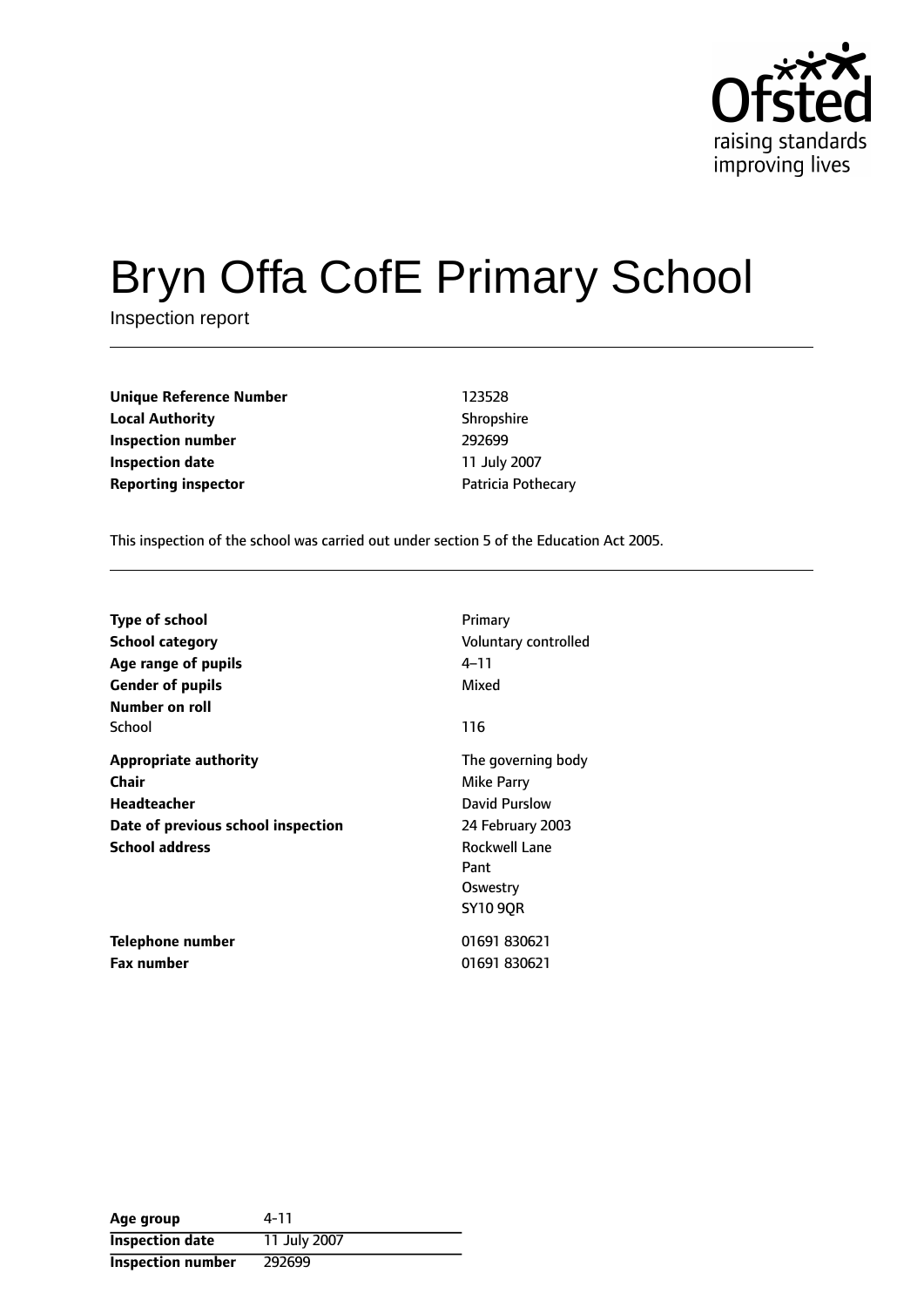.

© Crown copyright 2007

#### Website: www.ofsted.gov.uk

This document may be reproduced in whole or in part for non-commercial educational purposes, provided that the information quoted is reproduced without adaptation and the source and date of publication are stated.

Further copies of this report are obtainable from the school. Under the Education Act 2005, the school must provide a copy of this report free of charge to certain categories of people. A charge not exceeding the full cost of reproduction may be made for any other copies supplied.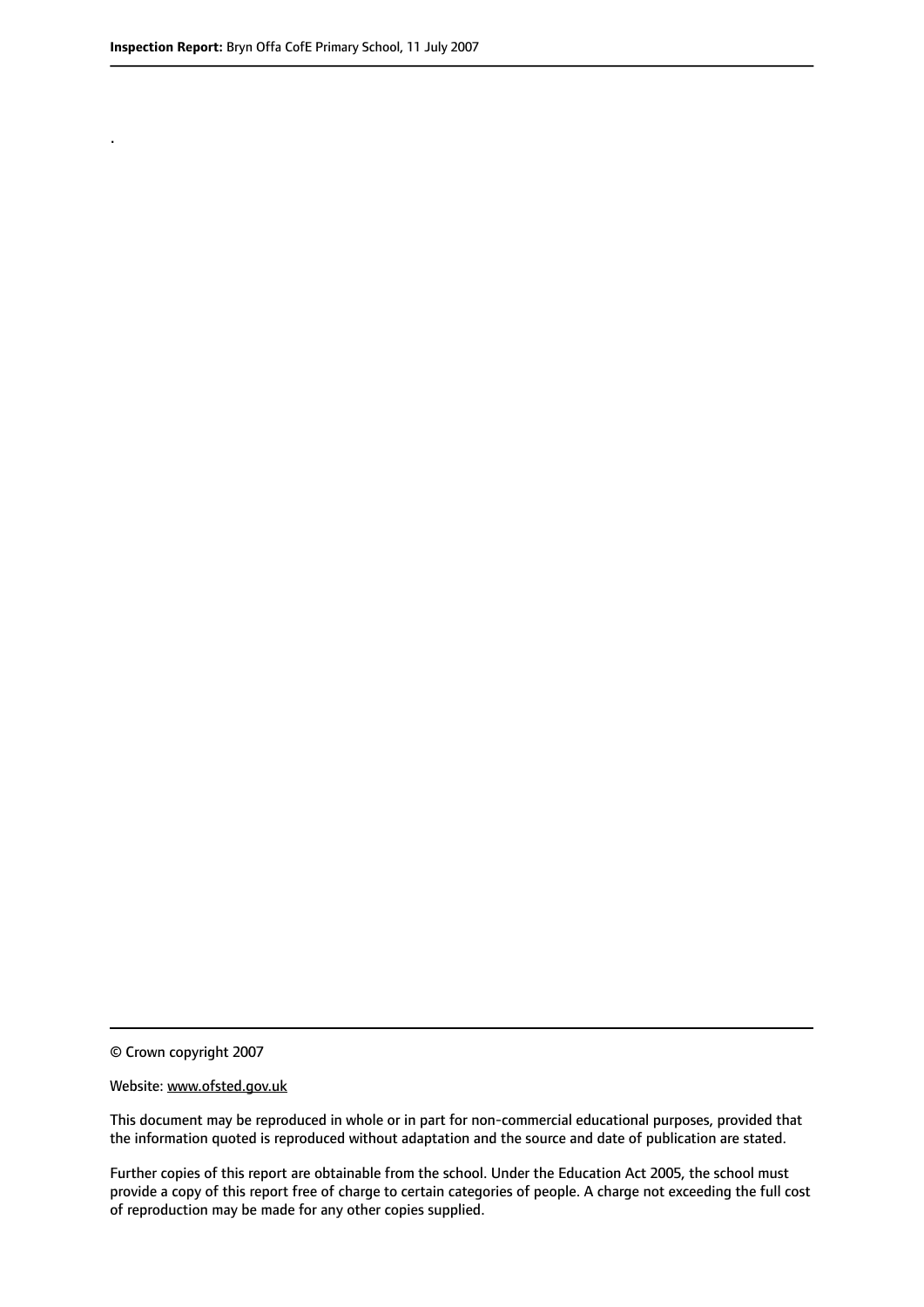# **Introduction**

The inspection was carried out by two Additional Inspectors.

#### **Description of the school**

Bryn Offa is a small rural school. A very small minority of pupils have a variety of learning difficulties. The current headteacher was appointed in January 2006. The school provides extended services with a breakfast club, after school club and holiday provision in association with the local childcare centre. Almost all pupils are from a white British heritage background.

#### **Key for inspection grades**

| Grade 1 | Outstanding  |
|---------|--------------|
| Grade 2 | Good         |
| Grade 3 | Satisfactory |
| Grade 4 | Inadequate   |
|         |              |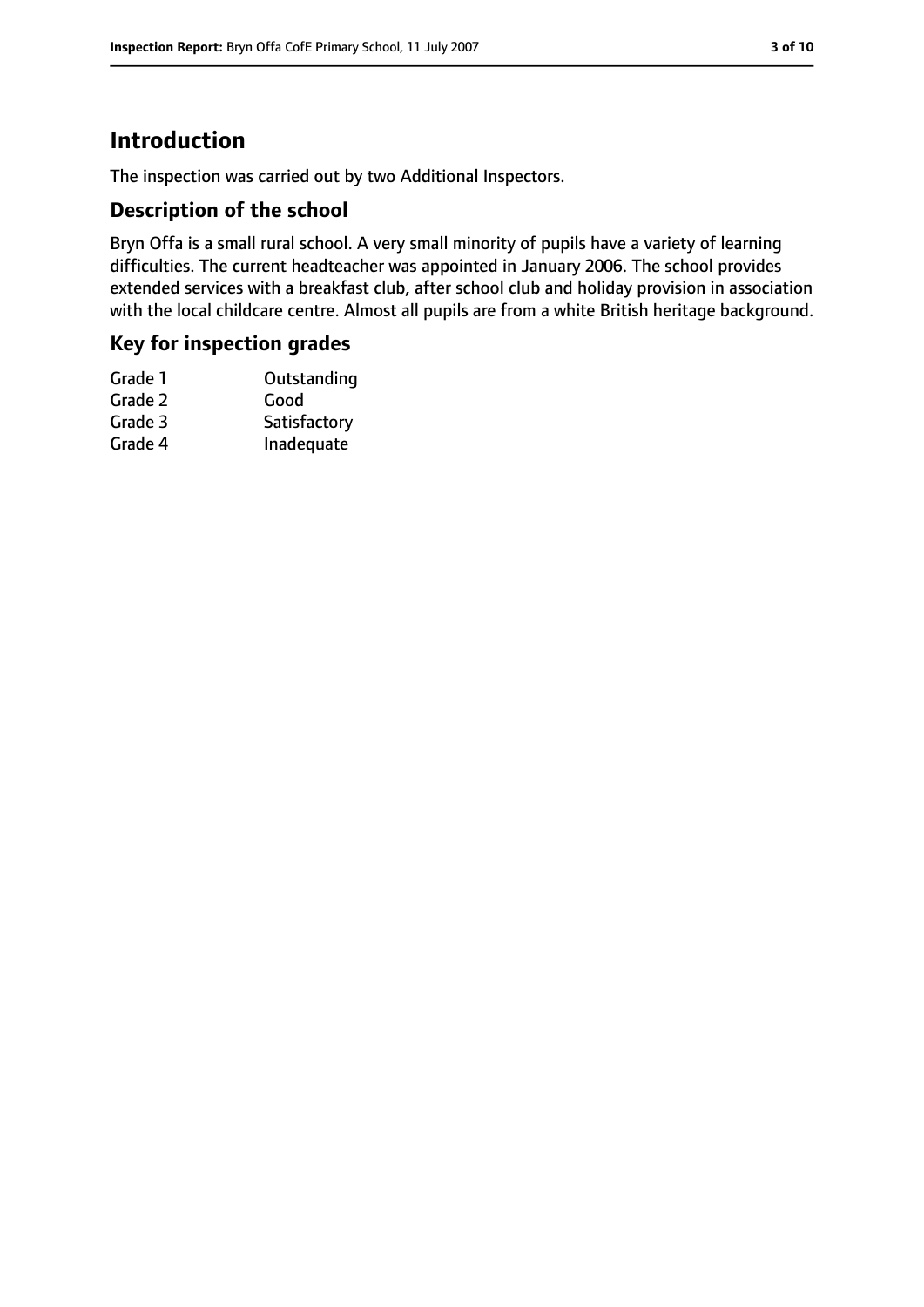# **Overall effectiveness of the school**

#### **Grade: 3**

Bryn Offa is a calm and well organised school that provides a satisfactory education for its pupils. Achievement is satisfactory. Children enter Reception with levels of skills that are above average. They make satisfactory progress and almost all attain and many exceed the goals expected for their age when they enter Year 1. Pupils continue to make satisfactory progress throughout the rest of the school, so that by the end of Year 6, standards are above average. In each age group this results from a satisfactory curriculum and satisfactory teaching and learning. The school has been through a period of declining standards since the last inspection but this trend is now being reversed. Leadership and management are satisfactory. The headteacher is beginning to address key areas, including improving the assessment of how well pupils are doing and improving the quality of teaching in some subjects. Despite this, the information gathered by school leaders on pupils' progress and the way it is used, especially in improving teaching, is not developed sufficiently well to help pupils learn more rapidly.

There are good elements in lessons and in the curriculum, with plenty of interesting and enjoyable activities. Pupils therefore enjoy school and this is reflected in their good attendance and positive attitudes to their lessons. As one typically reported, 'I like school because lessons are fun.' The personal development and well-being of pupils are good and they contribute well to the school and wider community. This was evident in a delightful assembly run by Class 2 where pupils read out their poems to parents, visitors and the rest of the school. A large majority of parents feel satisfied with the school and their views support the findings of the inspection. The quality of care, quidance and support given to pupils is satisfactory. Pupils are well supported personally, but are not provided with individual targets that are sufficiently challenging. As a result, they do not make consistently good progress in all subjects. Therefore teachers cannot plan lessons to take learning forward at a faster rate.

Strong links with other schools and organisations enhance what the school offers. The breakfast, after school and holiday clubs all add to the good range of opportunities provided for pupils. For example, these links have supported the curriculum in successfully encouraging pupils to eat more healthy food and take more exercise.

#### **What the school should do to improve further**

- Improve the rate of progress for all pupils by setting more challenging individual targets and making sure that teachers' planning takes account of these targets.
- Improve the way that information on pupils' progress is gathered, analysed and linked by leaders to the quality of teaching so that school improvement is more rapid.

A small proportion of schools whose overall effectiveness is judged satisfactory but which have areas of underperformance will receive a monitoring visit by an Ofsted inspector before their next section 5 inspection.

# **Achievement and standards**

#### **Grade: 3**

Achievement and progress for all pupils, including those with learning difficulties, issatisfactory and this is an improvement on some significant underachievement in the previous two years. The standard of pupils' work varies from year to year because pupil numbers are so low, although it is above average overall. Improvements to the curriculum mean that children in Reception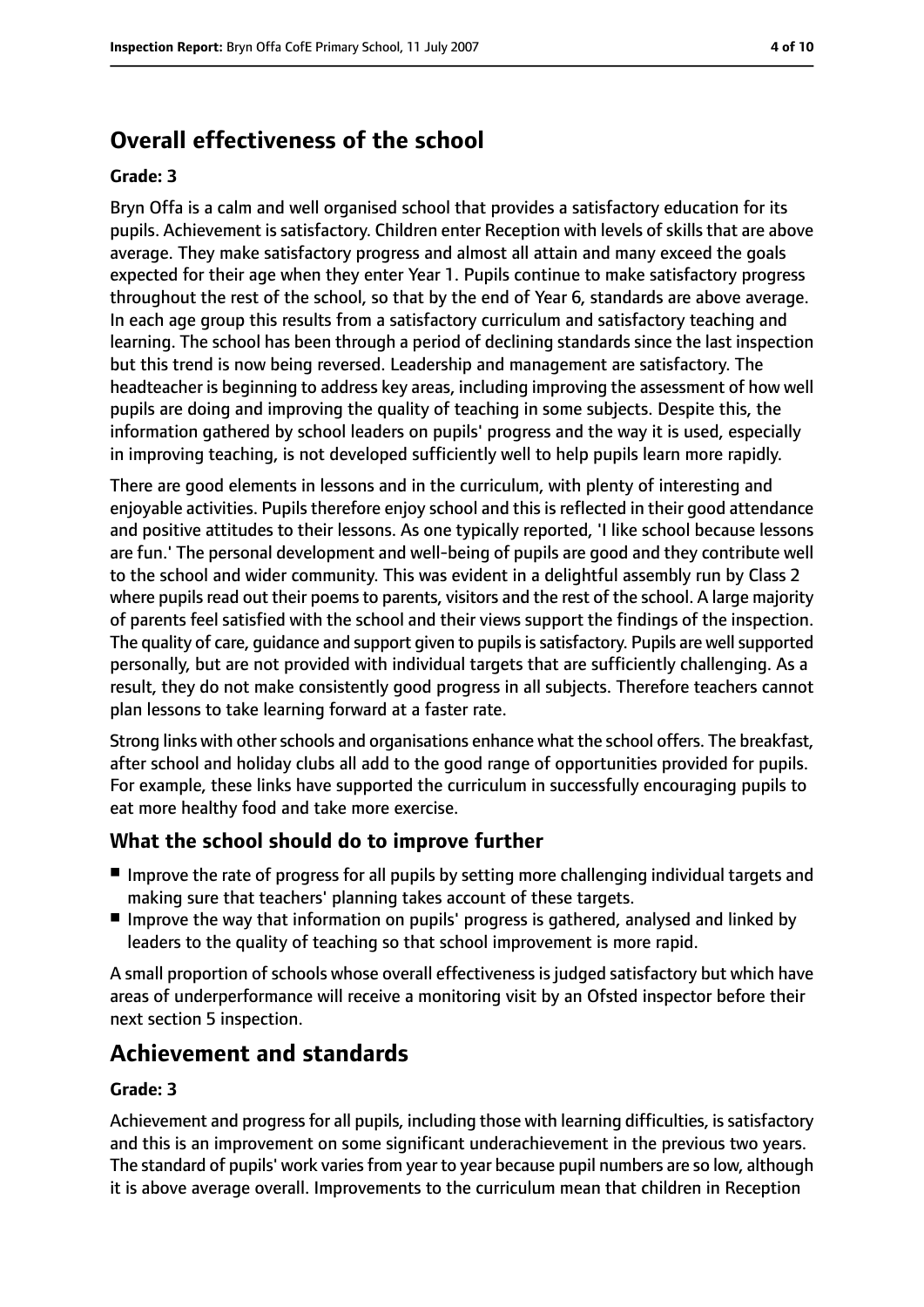now make satisfactory progress, showing at least adequate gains in all the areas of learning. Pupils make satisfactory progress in all age groups. A few pupils in Year 6 have made good progress this year, especially in mathematics. The more able pupils in Year 6 make satisfactory progress. Writing throughout the school isrelatively weaker mainly due to lack of opportunities for extended writing.

## **Personal development and well-being**

#### **Grade: 2**

Pupils' spiritual, moral, social and cultural development is good. Pupils show a keen awareness of the needs of others and a strong appreciation of the wonders of the world around them. This is especially evident in some of the beautiful artwork around the school. The pupils' awareness of the lives of people from other cultures is, however, less well developed because too few opportunities are provided to increase their understanding. Pupils' behaviour is good and this is reflected in the good quality and warm relationships that exist throughout the school. The majority of pupils act safely and most pupils say they feel safe in school although a very small minority of parents report incidents of bullying which they feel have not been satisfactorily resolved. Pupils' good contribution to life in school is evident in the way they act responsibly as monitors, as mentors to other children and when sitting on the school council and the eco group. Pupils' preparation for their future well-being is good with, for example, above average levels of basic skills and their ability to work well in teams.

# **Quality of provision**

## **Teaching and learning**

#### **Grade: 3**

Teachers have high expectations of how pupils should behave in lessons and pupils respond accordingly. There are good opportunities for practical activities which pupils enjoy. Phonics is taught well in Reception and Year 1. Teachers give good encouragement to pupils to learn on their own and in groups, and this stands them in good stead for the future. Relationships are very positive and teachers usually identify accurately how well pupils are doing. They assess what pupils have already achieved and some lesson planning takes account of this. Often, however, lessons are taught to meet the needs of the majority in each year group and sometimes pupils underachieve as a result, especially the more able. This is because teachers are not consistently setting individual targets that are sufficiently challenging to take learning forward at a faster pace. This also means that most pupils are not aware of what they need to do to improve. The way work is marked and homework is set are also not well developed. This is why a few parents rightly feel that their child's progress is too slow. The school has recognised this and there have been some recent improvements in the way lessons are assessed and planned, which is why standards are improving.

#### **Curriculum and other activities**

#### **Grade: 3**

The curriculum is carefully planned to meet the needs of mixed age classes. The curriculum in Reception is satisfactory and it covers all the required areas of learning, although there are not enough opportunities for children to choose activities and to learn outdoors. Most class sizes though are too large to enable much supported group working and pupils sometimes have to wait a while for help, which slows their learning. The school recognises this and regularly splits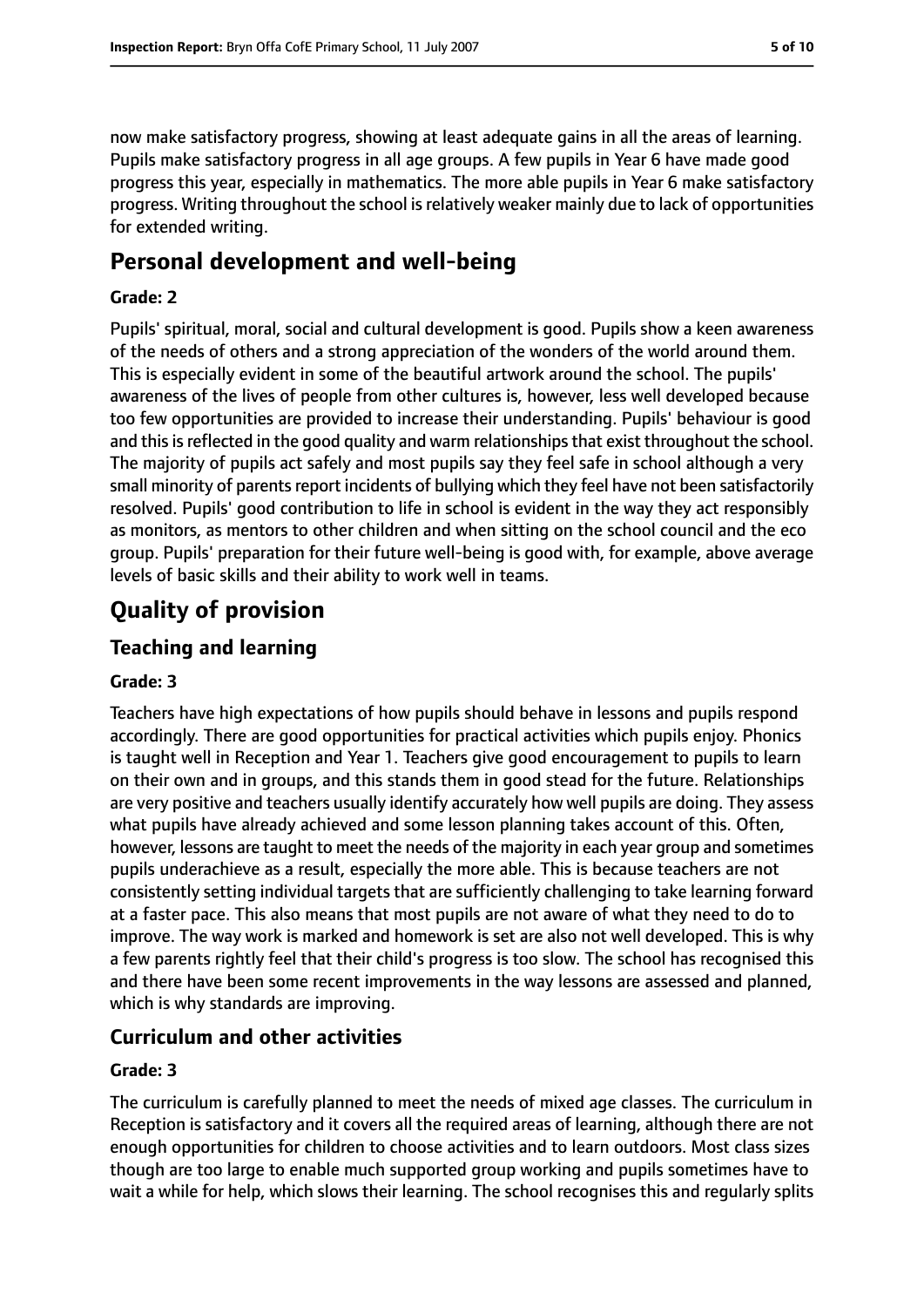some groups. The curriculum is lively and is enhanced well by visits and visitors. There are plenty of opportunities for pupils to take part in sporting and performing arts activities. In addition, the good number of after school clubs are popular with pupils and significantly contribute to their personal development as they succeed in activities as diverse as karate, cricket and drama. Links with groups such as the 'Crucial Crew' support the good work of the school in developing pupils' awareness of how to live safely and healthily.

#### **Care, guidance and support**

#### **Grade: 3**

Procedures to safeguard pupils are thorough and risk assessments are robustly carried out. The school's systems however are not sufficiently effective in dealing with the very small minority of pupils who tease or intimidate others. Pupils are well supported in their personal development through good support from different agencies and the good knowledge staff have of pupils' individual needs, including those with learning difficulties. The school provides good support for pupils with significant needs. Pupils are given satisfactory guidance on how to make progress in their work. The school has recently begun to improve the way pupils' progress is assessed and targets are set, but this system is not well established and targets are not sufficiently challenging. The school's system for tracking the progress pupils are making is not yet sufficiently effective to raise standards. The school is working towards more regular tracking of what progress pupils are making so that more timely support can be given to those falling behind.

## **Leadership and management**

#### **Grade: 3**

The headteacher has made several positive improvements and now leads a well organised team. Improved practice has already begun to reverse the downward trend in pupils' progress. Progress in mathematics and the achievements of more able pupils are good examples of where substantial improvements have taken place. School self-evaluation is satisfactory and the areas for development have been accurately identified. The way information about pupils' progress is organised and used to support school improvement is satisfactory but still developing. For example, lesson observations are not linked well enough to records of the progress being made to give a sharper analysis of where teaching could be better. As a result the school's capacity to improve is satisfactory. Governance is also satisfactory. Governors are highly committed and bring several strong skills to their work, although they appreciate that they do not hold the school to account sufficiently well with regard to standards and achievement.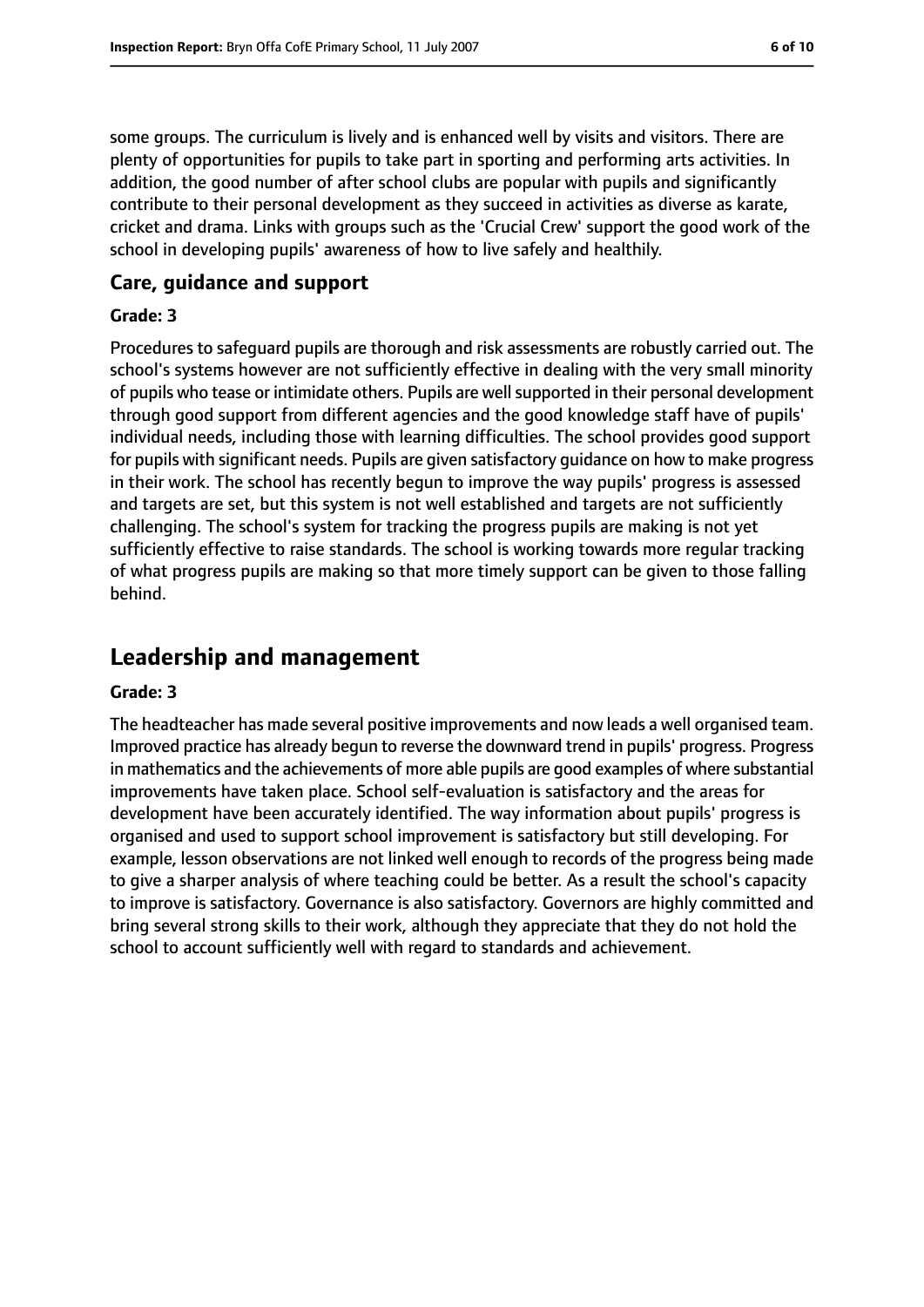**Any complaints about the inspection or the report should be made following the procedures set out in the guidance 'Complaints about school inspection', which is available from Ofsted's website: www.ofsted.gov.uk.**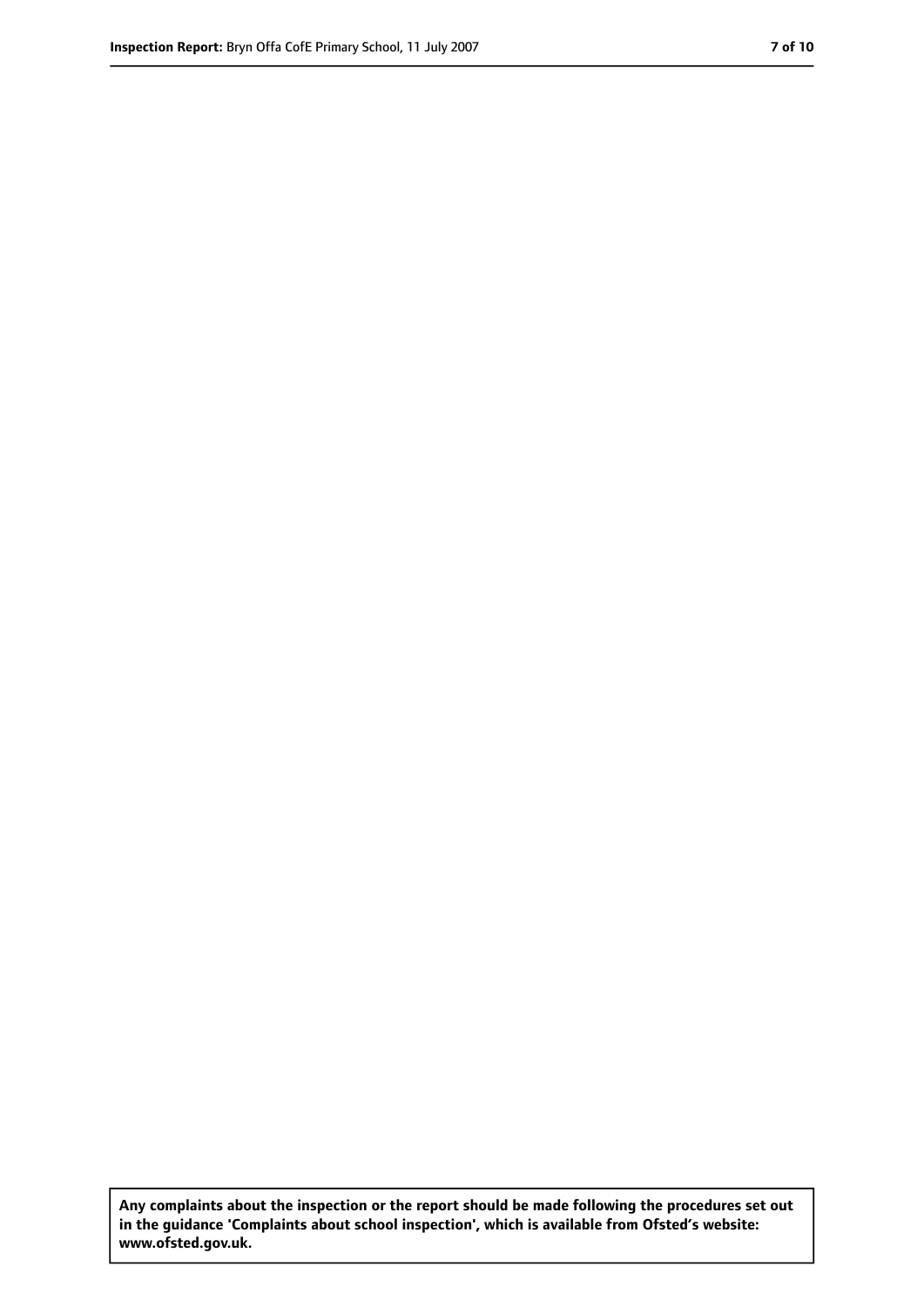#### **Annex A**

# **Inspection judgements**

| Key to judgements: grade 1 is outstanding, grade 2 good, grade 3 satisfactory, and grade 4 | <b>School</b>  |
|--------------------------------------------------------------------------------------------|----------------|
| inadeauate                                                                                 | <b>Overall</b> |

## **Overall effectiveness**

| How effective, efficient and inclusive is the provision of education, integrated<br>care and any extended services in meeting the needs of learners? |     |
|------------------------------------------------------------------------------------------------------------------------------------------------------|-----|
| How well does the school work in partnership with others to promote learners'<br>well-being?                                                         |     |
| The quality and standards in the Foundation Stage                                                                                                    |     |
| The effectiveness of the school's self-evaluation                                                                                                    |     |
| The capacity to make any necessary improvements                                                                                                      |     |
| Effective steps have been taken to promote improvement since the last<br>inspection                                                                  | Yes |

## **Achievement and standards**

| How well do learners achieve?                                                                               |  |
|-------------------------------------------------------------------------------------------------------------|--|
| The standards <sup>1</sup> reached by learners                                                              |  |
| How well learners make progress, taking account of any significant variations between<br>groups of learners |  |
| How well learners with learning difficulties and disabilities make progress                                 |  |

### **Personal development and well-being**

| How good is the overall personal development and well-being of the<br>learners?                                  |  |
|------------------------------------------------------------------------------------------------------------------|--|
| The extent of learners' spiritual, moral, social and cultural development                                        |  |
| The behaviour of learners                                                                                        |  |
| The attendance of learners                                                                                       |  |
| How well learners enjoy their education                                                                          |  |
| The extent to which learners adopt safe practices                                                                |  |
| The extent to which learners adopt healthy lifestyles                                                            |  |
| The extent to which learners make a positive contribution to the community                                       |  |
| How well learners develop workplace and other skills that will contribute to<br>their future economic well-being |  |

## **The quality of provision**

| How effective are teaching and learning in meeting the full range of the<br>learners' needs?          |  |
|-------------------------------------------------------------------------------------------------------|--|
| How well do the curriculum and other activities meet the range of needs<br>and interests of learners? |  |
| How well are learners cared for, guided and supported?                                                |  |

 $^1$  Grade 1 - Exceptionally and consistently high; Grade 2 - Generally above average with none significantly below average; Grade 3 - Broadly average to below average; Grade 4 - Exceptionally low.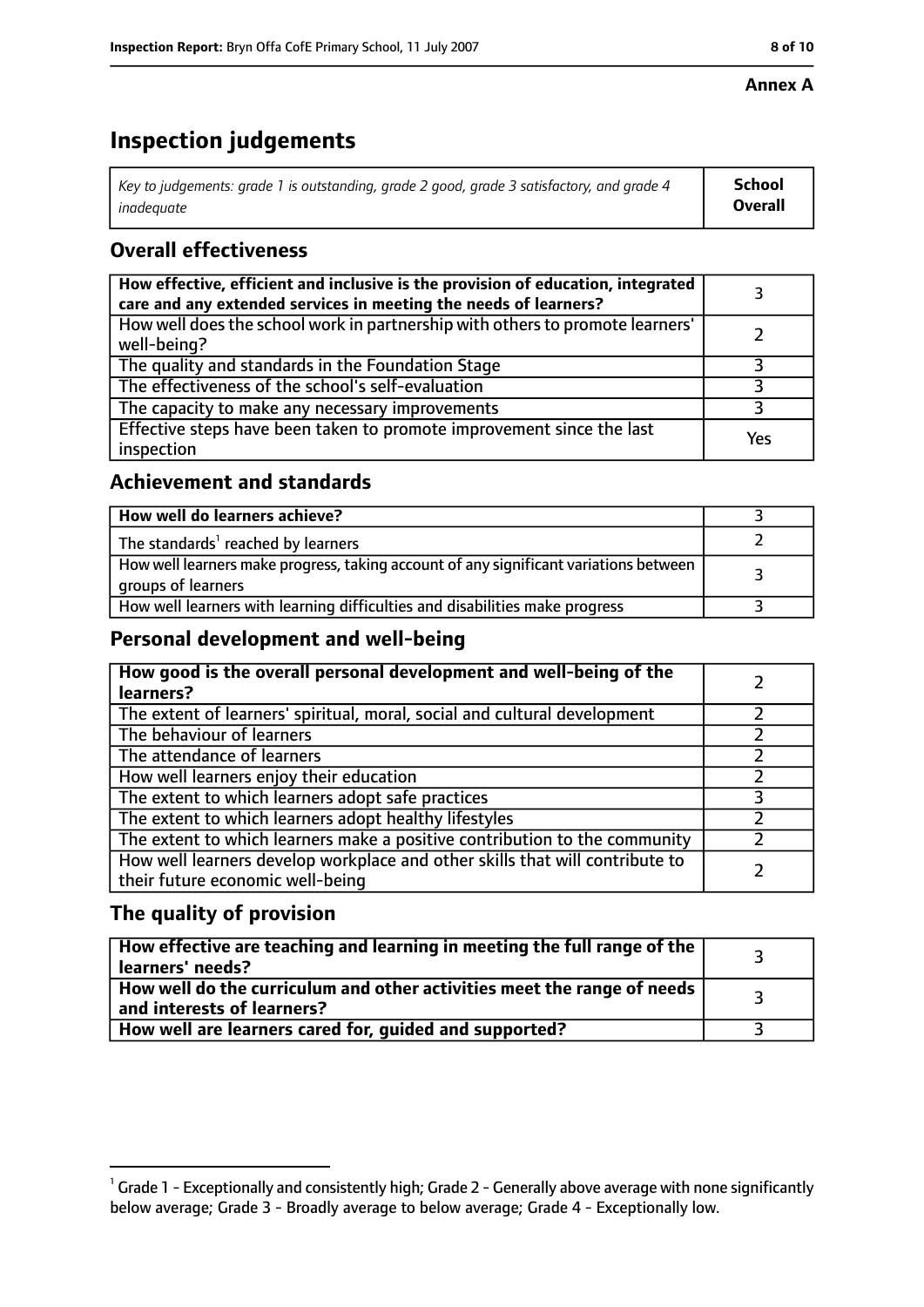# **Leadership and management**

| How effective are leadership and management in raising achievement<br>and supporting all learners?                                              |           |
|-------------------------------------------------------------------------------------------------------------------------------------------------|-----------|
| How effectively leaders and managers at all levels set clear direction leading<br>to improvement and promote high quality of care and education |           |
| How effectively performance is monitored, evaluated and improved to meet<br>challenging targets                                                 | 3         |
| How well equality of opportunity is promoted and discrimination tackled so<br>that all learners achieve as well as they can                     |           |
| How effectively and efficiently resources, including staff, are deployed to<br>achieve value for money                                          | 3         |
| The extent to which governors and other supervisory boards discharge their<br>responsibilities                                                  | 3         |
| Do procedures for safequarding learners meet current government<br>requirements?                                                                | Yes       |
| Does this school require special measures?                                                                                                      | <b>No</b> |
| Does this school require a notice to improve?                                                                                                   | No        |